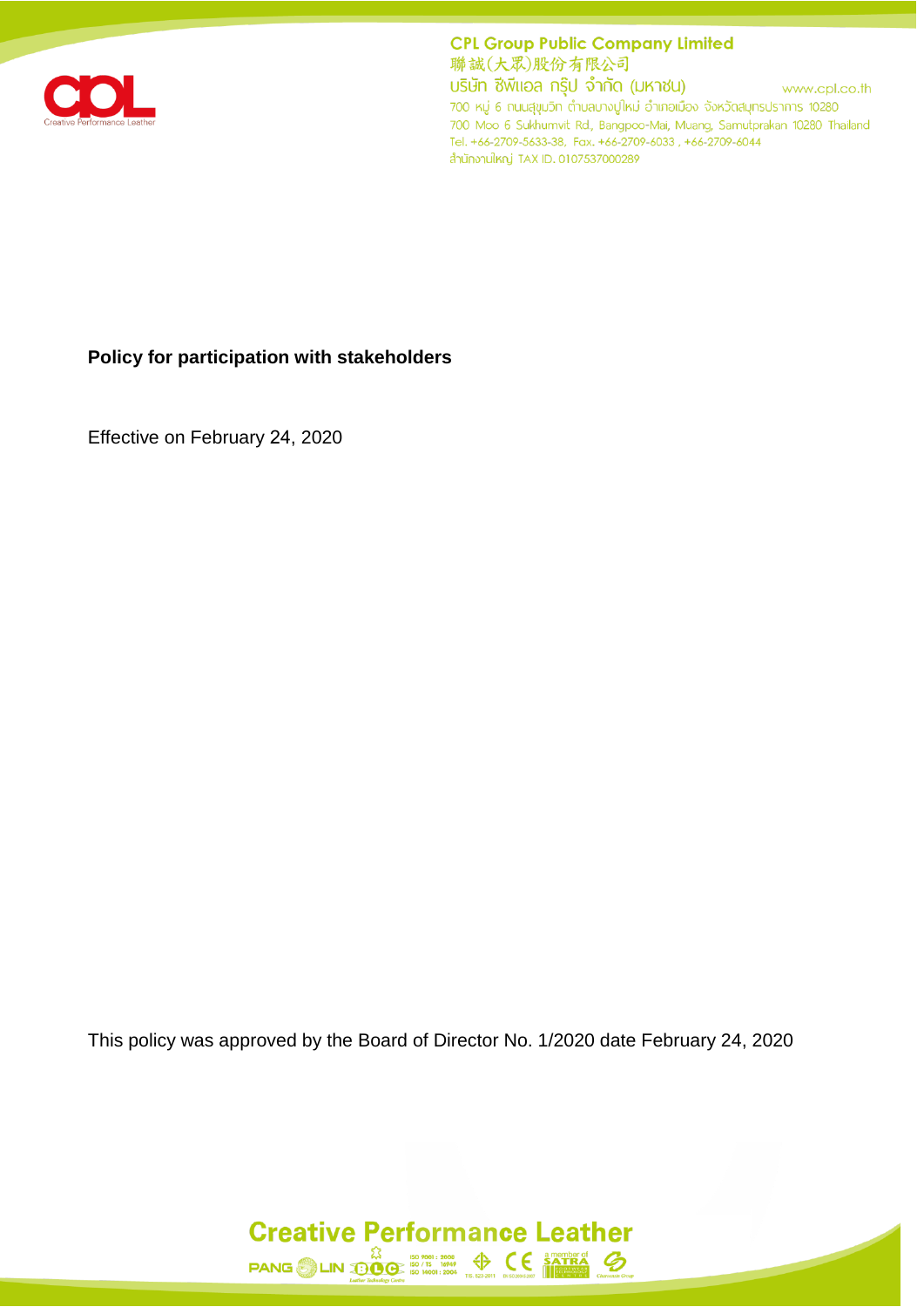

**CPL Group Public Company Limited** 聯誠(大眾)股份有限公司 บริษัท ซีพีแอล กร๊ป จำกัด (มหาชน) www.cpl.co.th 700 หมู่ 6 กนนสุขุมวิท ตำบลบางปูใหม่ อำเภอเมือง จังหวัดสมุทรปราการ 10280 700 Moo 6 Sukhumvit Rd., Bangpoo-Mai, Muang, Samutprakan 10280 Thailand Tel. +66-2709-5633-38, Fax. +66-2709-6033, +66-2709-6044 สำนักงานใหญ่ TAX ID. 0107537000289

## **Policy for participation with stakeholders**

CPL Group Public Company Limited ("Company") believes that the support of external stakeholders such as customers, local communities, shareholders, business partners, and the government is important to the sustainability of the company's business. In addition, participation with stakeholders also makes the company able to achieve the standard of corporate responsibility to society and communities as specified in the vision.

## "**Innovative Solutions to your Sustainable Growth"**

# **Creative Performance Lifestyles in Leather & Safety Products**"

In this regard, the company proactively communicates with the stakeholder and provides various communication channels for participation with the said stakeholder. This policy of participation with the stakeholder is regarded as the company's guideline with stakeholders and the commitment of corporate responsibility to society and communities will help promote transparency within the organization.

# **1. Scope of the policy**

This stakeholder engagement policy applies to external stakeholders which has an impact on the Group's business operations or affected by the business operations of the group including those who may have interests or influence the operations of the group companies such as customers, communities, shareholders, business partner and government agencies etc.

## **2. Objectives of participation with stakeholder**

- To create an understanding of various issues of external stakeholders and the expectations of those people.

- To receive and maintain trust and respect from stakeholders.

- To help build confidence among stakeholders that they will receive good results.

- To ensure confidence in quality and access to the service of the group companies.

# **3. Guidelines for participation with stakeholders**

3.1 Guidelines for identifying and prioritizing stakeholder groups

The company determines and identifies external stakeholders by consulting with various business units. Related directly with those who may have interests by prioritizing

**Creative Performance Leather** 

 $\text{PANG} \bigotimes \text{LIN} \underbrace{\overset{\text{f3}}{\bigcirc} \underset{\text{ISO} \text{ } 100 \text{ } 12000}{\bigcirc} \underset{\text{ISO} \text{ } 14001 : 2004}{\bigcirc} \underset{\text{BS 22-2011}}{\bigcirc} \bigotimes \underset{\text{BS 22-2011}}{\bigcirc} \underset{\text{BS 22-2011}}{\bigcirc} \underset{\text{BS 22-2011}}{\bigcirc} \underbrace{\bigcirc} \underset{\text{BS 22-2011}}{\bigcirc} \underset{\text{B} \text{ } 2000 \$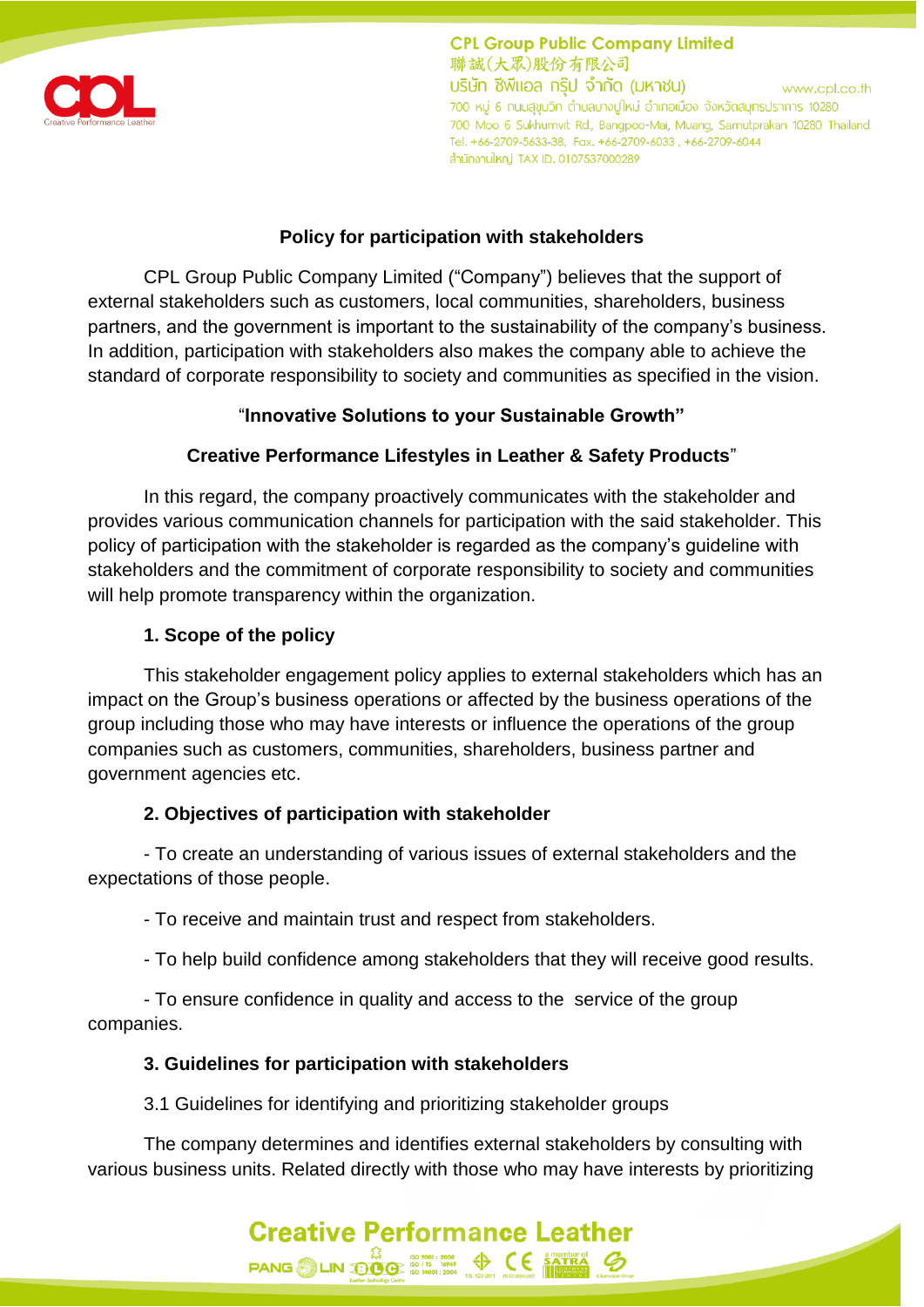

**CPL Group Public Company Limited** 聯誠(大眾)股份有限公司 บริษัท ซีพีแอล กร๊ป จำกัด (มหาชน) www.cpl.co.th 700 หมู่ 6 กนนสุขุมวิท ตำบลบางปูใหม่ อำเภอเมือง จังหวัดสมุทรปราการ 10280 700 Moo 6 Sukhumvit Rd., Bangpoo-Mai, Muang, Samutprakan 10280 Thailand Tel. +66-2709-5633-38, Fax. +66-2709-6033, +66-2709-6044 สำนักงานใหญ่ TAX ID. 0107537000289

those who may have interests, they will consider the impact they have on the company's business operations or the effects that those people may receive from the company's business operations which the stakeholders with high impact will be considered the priority and close practices.

### 3.2 Guidelines for engagement methods

The company has different ways of creating participation based on the priorities of different stakeholders. The important stakeholders will be treated closely through various channels such as joint meetings. Consulting In-depth research and independent surveys. In addition, the company also has other participating channels for all stakeholder groups such as telephone communication, email, letters and various social media

3.3 Guidelines for measures to increase the potential of participation with stakeholders

The company increases its potential by creating a way to exchange experiences among its employees about ongoing participation with stakeholders. The experience of engaging with stakeholders will be systematically developed so that employees can learn from each other through that information. With the objective to develop relationships with various stakeholder groups for this purpose, the company has developed a website to be a communication channel for employees via the internet and arranges internal meeting periodically for employees to share experiences with company employees.

3.4 Risk management guidelines for involvement with interested parties

The company acknowledges that there may be a risk arising from participation with stakeholders such as differences in opinions among stakeholder groups feeling neglected and not involved in the process of involvement with the stakeholder of the company Being a stakeholder who has not been informed of information being a stakeholder who does not have the power to negotiate and the lack of balance between weak stakeholders and strong stakeholders to avoid such risks, the well as the extent of the expected results of the activity. In order to create a consistent view between all stakeholders and to ensure that all stakeholders participate in the said activities. In addition, the company will clarify various issues that the stakeholder inquires immediately and communicates with the stakeholder until those problems are resolved. The company will regularly check the participation responses. And formulate a development plan for the process of participation with stakeholders As well as risk management in such matters.

#### 3.5 Guidelines for notification of results

The company will communicate the results of the participation with the stakeholders to the stakeholders through the minutes of the meeting which will be publicized or sent via email. Stakeholders are aware of the progress made via the meeting or letter.

**Creative Performance Leather** 

 $\text{PANG} \bigotimes \text{LIN} \bigoplus_{\text{SO} \text{OC}}^{\text{LO}} \bigoplus_{\text{SO} \text{ BLO} \atop \text{SO} \text{ BLO} \atop \text{SO} \text{ BLO} \text{ BLO} \atop \text{SO} \text{ BLO} \text{ BLO} \text{ BLO} \text{ BLO} \text{ BLO}}^{\text{LO} \text{ BLO} \text{ BLO} \text{ BLO} \text{ BLO}}$